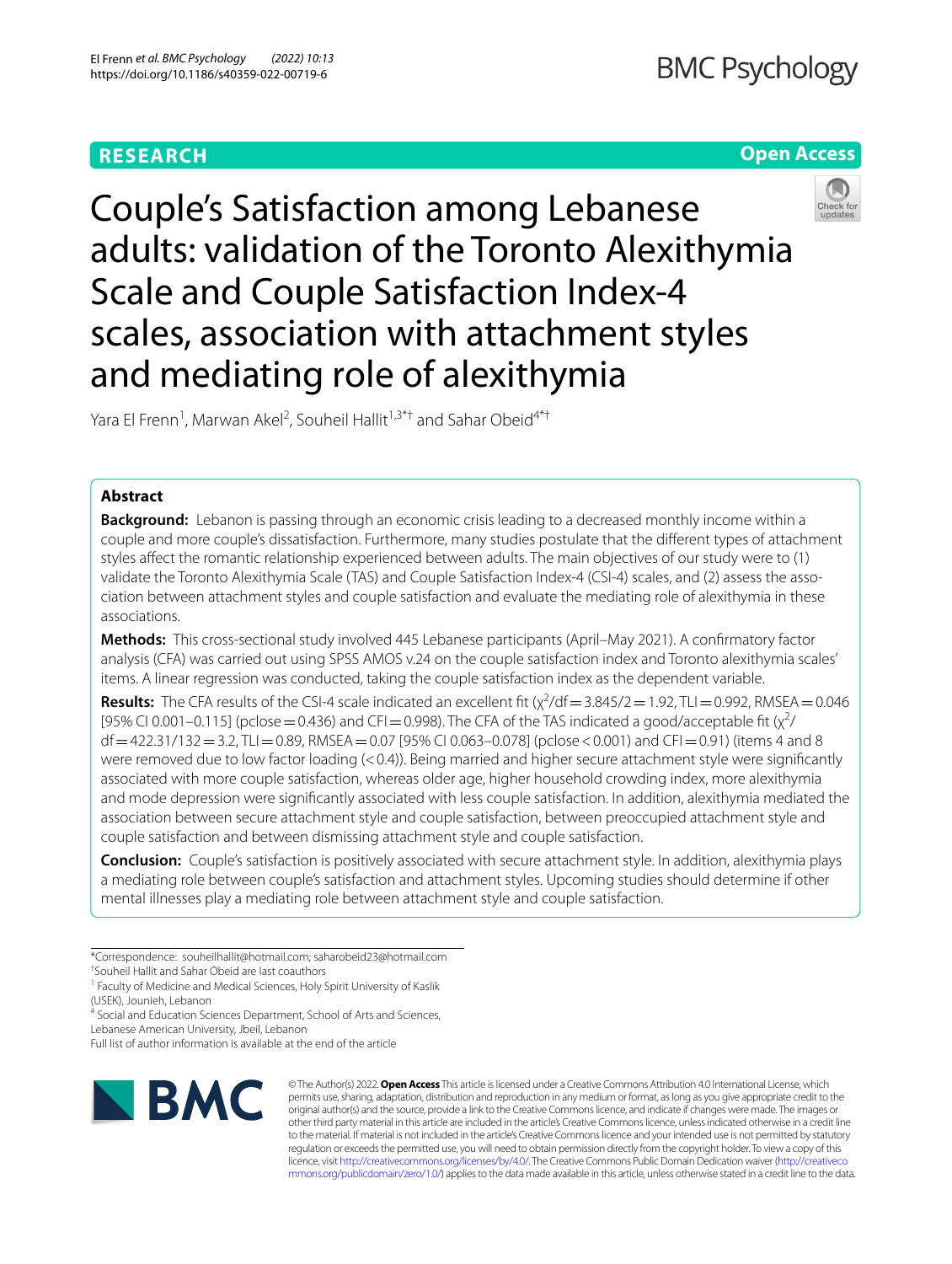**Keywords:** Attachment styles, Couple satisfaction, Alexithymia, Relationship satisfaction, Validation, Toronto Alexithymia Scale, Couple Satisfaction Index-4, Depression, Lebanon

# **Background**

Couple satisfaction is the subjective evaluation of one's relationship; it is interpreted by the assessment of the positive feelings for one's partner, the satisfaction with the relationship and its overall appraisal  $[1]$  $[1]$ . It is affected by many factors such as depression [\[2](#page-8-1)], relationship education [[3](#page-8-2)], sexual communication [[4\]](#page-8-3), sexual satisfaction [[5\]](#page-8-4) and individual's educational level [[6](#page-8-5)]. Culture diversity is another factor that infuences relationship satisfaction; collectivistic culture, similar to the Lebanese one, is characterized by fdelity, support and partnership that impact the couple's relation. In contrast, in individualistic culture like the one present in Western countries, satisfaction is not correlated with meeting individual's obligations but rather is attained when the couple's goals are accomplished [\[7](#page-8-6)].

Moreover, depression, a major cause of disability worldwide [\[8](#page-8-7)], is associated with couple's satisfaction [[2\]](#page-8-1). As stated by the World Health Organization (WHO), more than 300 million people are afected by depression [[9\]](#page-8-8). A study showed that 59.7% of the Lebanese population sufer from depression [[10\]](#page-8-9), and other mental health illnesses such as anxiety [[11\]](#page-8-10) and suicidal ideation [\[12](#page-8-11)]. Instability in the couple satisfaction was shown to be related to depressive symptoms severity [\[2](#page-8-1)].

Additionally, attachment styles afect couple satisfaction [[13\]](#page-8-12). It presupposes that the primary relationship with the parents, starting from meeting one's needs and developing a response mechanism, impacts the way of communication with the outer world [\[14\]](#page-8-13). In fact, attachment styles are known as an inborn human potential to correlate with one's caregiver; hence, young children need to develop a relationship with at least one primary caregiver for a healthy social and emotional development [[15\]](#page-8-14). From here, interpersonal bonds in adulthood are vigorously afected and determined by the attachment relationship background  $[16]$  $[16]$ . The most significant part of the attachment theory elucidates that people unconsciously generalize what has been already acquired in the early years; the bonding established between two persons in the early stage of development, afects the quality of bonding later in adulthood [[17](#page-8-16), [18\]](#page-8-17). Bartholomew and Horowitz classifed attachment styles into four diferent categories: secure, preoccupied, dismissive and fearful [[19\]](#page-8-18). Securely attached individuals are usually known to be self-confdent, trusting, hopeful, and responsive to intimate relationship. Fearful persons may fnd it diffcult to connect to others, or are anxious thinking they will face failure or be rejected by their partner. For people with the preoccupied type, they are often anxious and uncertain, and lack self-esteem as they worry that they might be unwanted by others. For the dismissive type, the person is so wary of closeness and try to avoid emotional connection with others, thus, may not look for a relationship [\[19](#page-8-18)]. A constructive association between secure attachment and couple satisfaction was demonstrated by most researchers, and a negative correspondence between insecure attachment and couple satisfaction [[20–](#page-8-19)[23\]](#page-8-20). Some people fnd the idea of connecting and bonding with others distressing and uncomfortable; this falls under the category of social phobia and anxiety illness [\[24](#page-8-21)]. Previous studies in Lebanon tackled the relationship between attachment styles and alcohol use disorder [\[25](#page-8-22), [26\]](#page-8-23), mental health illnesses such as alexithymia, anxiety, depression [[27\]](#page-8-24) and fear of intimacy [\[28](#page-8-25)], but none of them tackled their relationship with couple's satisfaction.

According to the type of attachment style, one can discover the degree of emotional regulation; thus, people with insecure attachment style have greater levels of alexithymia [\[29\]](#page-8-26). Each of the partners should acknowledge and value the feelings of each other in order to maintain a healthy couple relationship. Hence, individuals with alexithymia are negatively associated with couple's satisfaction [\[30](#page-8-27)]. Alexithymia is characterized by the inability to identify and describe emotions experienced by one's self [[31,](#page-8-28) [32](#page-8-29)]. People with alexithymia fnd it hard to control their emotions which are linked with low levels of social ability, emotion expression and intelligence  $[33]$  $[33]$ . The percentage of alexithymia was recorded high in Lebanon as 20.8% of the population sufer from this illness [\[34](#page-8-31)]. Alexithymia has a moderator role between attachment styles and couple satisfaction: this disorder reduces indirectly the relationship satisfaction [[35](#page-8-32)] and is linked to the fearful and preoccupied styles rather than the secure attachment style [[36](#page-8-33), [37\]](#page-8-34). A Lebanese study estimated the factors that are linked with alexithymia among the population; and came to a realization that tension, emotional and mental fatigue, alcohol addiction and anxiety are linked with more alexithymia, but being married is linked with less alexithymia [[34\]](#page-8-31). Another study conducted in Lebanon showed that insecure attachment styles are linked positively to alexithymia, in opposite to the secure one that is negatively linked to alexithymia [[27\]](#page-8-24).

Lebanon is passing through an economic crisis [[38](#page-8-35)] leading to a decreased monthly income within a couple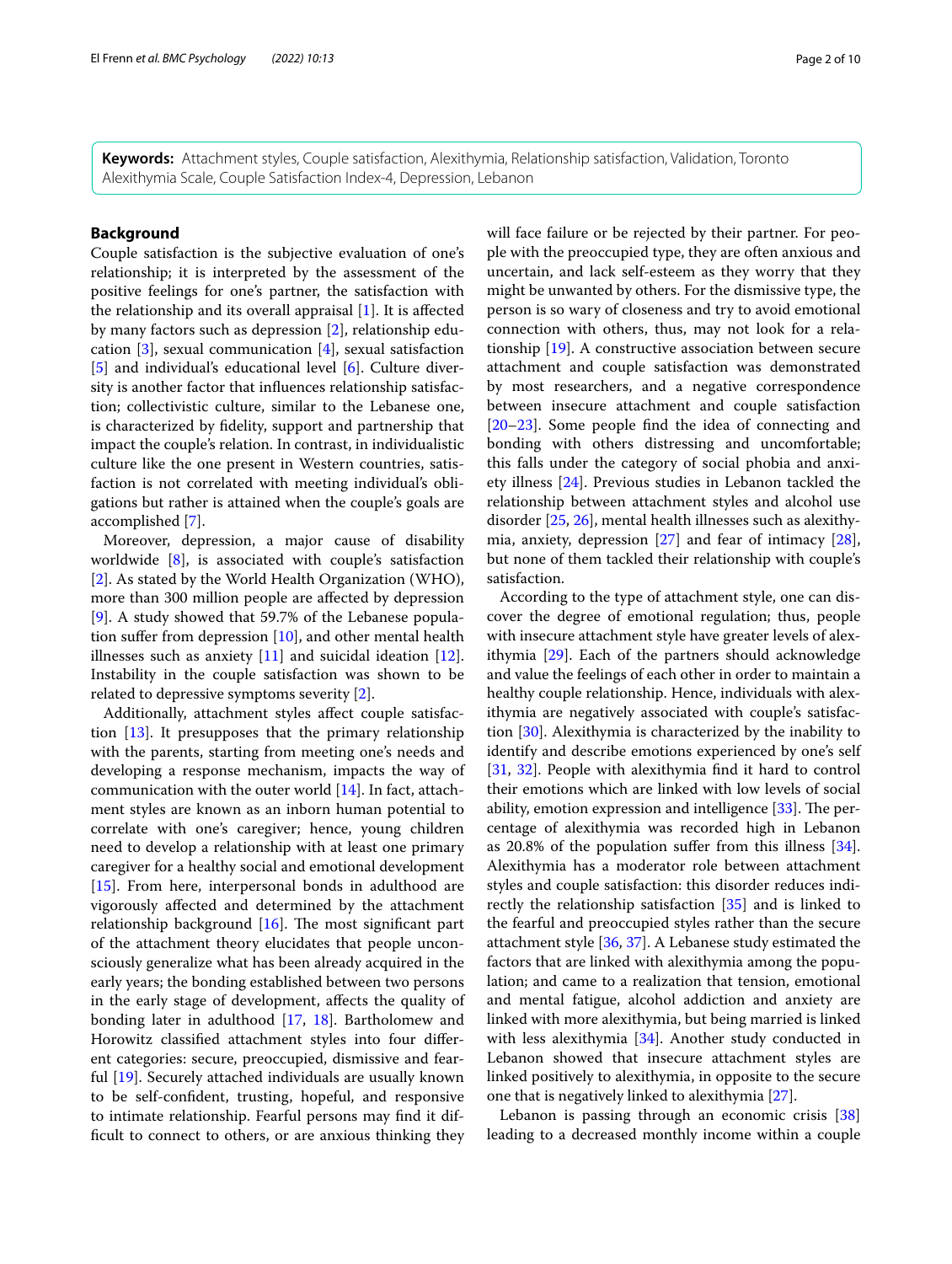and more couple's dissatisfaction [[39\]](#page-8-36). Furthermore, many studies postulate that the diferent types of attachment styles afect the romantic relationship experienced between adults  $[40, 41]$  $[40, 41]$  $[40, 41]$  $[40, 41]$  $[40, 41]$ . Also, there are no studies in Lebanon about that subject and about the mediating role of alexithymia in these associations. The main objectives of our study were to (1) validate the Toronto Alexithymia Scale (TAS) and Couple Satisfaction Index-4 (CSI-4) scales, and (2) assess the association between attachment styles and couple satisfaction and evaluate the mediating role of alexithymia in these associations. We hypothesize that secure attachment style would be linked with higher couple satisfaction, in opposite to insecure attachment styles; and that alexithymia would increase couple's dissatisfaction in individuals with insecure attachment styles.

## **Methods**

#### **Study design and participants**

This cross-sectional study involved 445 Lebanese participants between April and May 2021. The snowball technique was followed during the data collection; a Google form was designed and distributed via social media to persons from all Lebanese districts (Beirut, Bekaa, Mount Lebanon, South Lebanon and North Lebanon). These persons were asked to forward that link to other friends they know. All participants were informed about the objective of this study and the anonymity of participation. Participants had the freedom to accept or decline the invitation, with no monetary compensation received for participation. All methods were carried out in accordance with relevant guidelines and regulations.

#### **Minimal sample size calculation**

The G-power system was used to calculate the minimal sample size required based on an alpha error of 5%, a power of 80% and 12 factors to be entered in the multivariable analysis. The minimal sample size required was 395 participants.

# **Ethical approval**

This study protocol was approved by the Psychiatric Hospital of the Cross Ethics and Research Committee (HPC-020-2021). Submitting the form online was considered equivalent to obtaining a written consent.

## **Questionnaire**

This survey was created in the native language of Lebanon (Arabic). Twenty minutes were required to complete the form. It was divided to several sections:

## *Sociodemographic characteristics*

This section included questions about individuals' age, gender, educational level, marital status and Household Crowding Index (HCI). The HCI was obtained by dividing the number of persons living in the house by the number of rooms in the house [[42\]](#page-9-1).

#### *Couple Satisfaction Index‑4 (CSI‑4)*

It is composed of 4-items to measure the relationship satisfaction in couples [[43\]](#page-9-2). Each item is graded from 0 (not at all) to 5 (absolutely). The higher the score, the higher the satisfaction of the couple. The Cronbach's alpha in this study was 0.872.

#### *Toronto alexithymia scale (TAS 20)*

Alexithymia was evaluated by using the 20-item Toronto Alexithymia Scale [[44\]](#page-9-3). It has an adequate validity and credibility [[45,](#page-9-4) [46](#page-9-5)]. Each item is calculated by using the 5-point Likert scale (from  $1=$  strongly disagree to 5=strongly agree). Professor Graeme Taylor gave us the permission to use this scale and provided us with its Arabic version. The Cronbach's alpha in this study was 0.913.

#### **The relationship questionnaire**

Each item describes one of the four types of the adult attachment styles: secure (style A), preoccupied (style B), fearful (style C), and dismissing (style D) [[47\]](#page-9-6). Each item is graded on a 7-point scale  $(1=$ strongly disagree to  $7$  = strongly agree). The Cronbach's alpha in this study was 0.76.

## *Lebanese Depression Scale (LDS‑19)*

This is a 19-item scale, validated in Lebanon and used to assess the symptoms and signs of depression among the Lebanese population  $[48]$ . The higher the score, the higher the depression. The Cronbach's alpha in this study was 0.921.

#### **Translation procedure**

The translation from English to Arabic was carried out by a single bilingual translator for the couple satisfaction index scale and relationship questionnaire. A backward translation was then performed by another translator, fuent in Arabic and unfamiliar with the concepts of the scales. Discrepancies were resolved by consensus between translators and researchers.

## **Statistical analysis**

A confrmatory factor analysis (CFA) was carried out using SPSS AMOS v.24 on the couple satisfaction index and Toronto alexithymia scales' items. The root mean square error of approximation (RMSEA) statistic, the Tucker Lewis Index (TLI) and the comparative ft index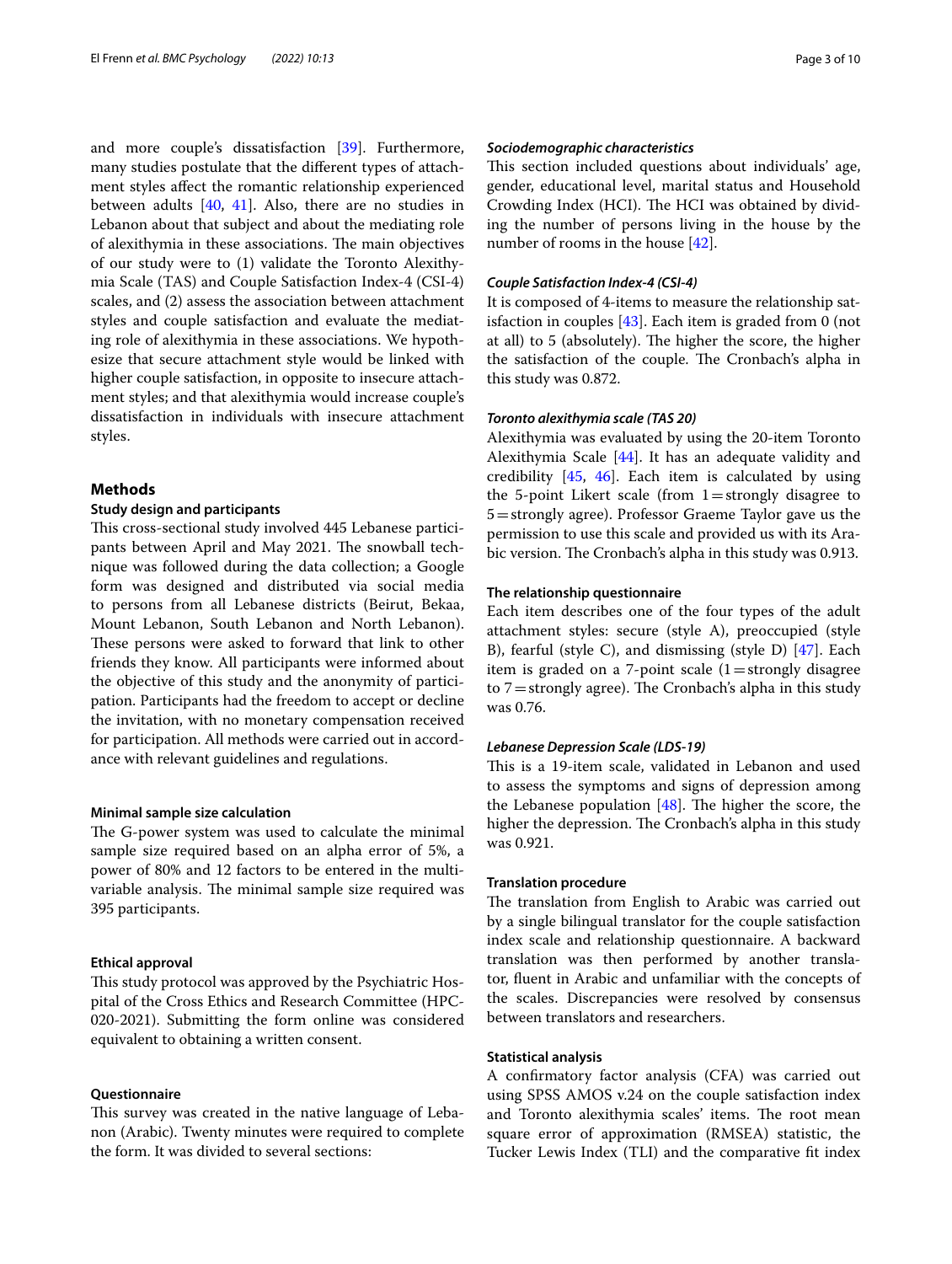<span id="page-3-1"></span>

| <b>Table 1</b> Sociodemographic characteristics of the participants ( $N = 445$ ) |  |  |
|-----------------------------------------------------------------------------------|--|--|
|                                                                                   |  |  |

| Variable                               | N(%)             |
|----------------------------------------|------------------|
| Gender                                 |                  |
| Male                                   | 146 (32.8%)      |
| Female                                 | 299 (67.2%)      |
| Marital status                         |                  |
| Single (but in a serious relationship) | 321 (72.2%)      |
| Married                                | 124 (27.8%)      |
| Education level                        |                  |
| Secondary or less                      | 321 (72.2%)      |
| University                             | 124 (27.8%)      |
|                                        | Mean $\pm$ SD    |
| Age (in years)                         | 28.38 ± 13.26    |
| Number of children                     | $1.13 \pm 1.98$  |
| Household crowding index               | $1.33 \pm 0.94$  |
| Alexithymia                            | $57.11 \pm 9.22$ |
| Depression                             | 15.77 ± 12.50    |
| Couple satisfaction index              | $9.69 \pm 5.47$  |

(CFI) were used to evaluate the goodness-of-ft of the model as these are the most commonly used indices [[49\]](#page-9-8). Values of RMSEA of 0.06 or less indicate a goodftting model and a value larger than 0.10 is indicative of a poor model [[49\]](#page-9-8), while TLI and CFI values greater than 0.90 indicate excellent model ft [\[49](#page-9-8)], whereas TLI values  $> 0.85$  [\[49](#page-9-8)] and CFI values  $> 0.80$  [\[50\]](#page-9-9) indicate good model ft.

The SPSS software v.25 was used for all statistical analysis. The normality of distribution of the couple satisfaction index was confrmed via a calculation of the skewness and kurtosis; values for asymmetry and kurtosis between−1 and+1 are considered acceptable in order to prove normal univariate distribution  $[51]$  $[51]$ . These conditions consolidate the assumptions of normality in samples larger than 300  $[52]$  $[52]$ . The Student t test was used to test for an association between the score and dichotomous variables. Finally, the Pearson correlation test was used to correlate two continuous variables. A linear regression was conducted, taking the couple satisfaction index as a dependent variable.

The PROCESS SPSS Macro version 3.4, model four [[54\]](#page-9-12) was used to calculate three pathways. Pathway A determined the regression coefficient for the effect of each attachment style on alexithymia (mediator); Pathway B examined the association between alexithymia and couple's satisfaction, and Pathway C' estimated the total and direct efect of each attachment style and couple's satisfaction. A mediation was deemed signifcant if the bootstrapped 95% confdence intervals of the indirect pathway AB did not pass by zero. Variables that showed a  $p < 0.25$  in the bivariate analysis were taken as independent ones in the linear and mediation models  $[53]$  $[53]$ <sup>1</sup> p<0.05 was deemed statistically signifcant.

## **Results**

The sample consisted of 445 participants, with a mean age of  $28.38 \pm 13.26$  years and 67.2% females. Other characteristics and description of the scores can be found in Table [1](#page-3-1).

# **Confrmatory factor analysis of the couple satisfaction index**

The following results were obtained: the Maximum Likelihood Chi-Square=3.845 and Degrees of Freedom = 2, which gave a  $\chi^2$ /df = 1.92. The TLI value was 0.992. The RMSEA value was 0.046 [95% CI 0.001-0.115] (pclose=0.436) and CFI value was 0.998 respectively, indicating an excellent ft of the model. Table [2](#page-4-0) presents the coefficients with standard errors and p-values of the direct efects of variables on each other.

<span id="page-3-0"></span><sup>&</sup>lt;sup>1</sup> In the paper of Bursac et al., 2008 (link: [https://scfbm.biomedcentral.com/](https://scfbm.biomedcentral.com/articles/10.1186/1751-0473-3-17) [articles/10.1186/1751-0473-3-17](https://scfbm.biomedcentral.com/articles/10.1186/1751-0473-3-17)), authors state that variables that should be entered in a logistic regression model are the ones that show a  $p < 0.25$ . We contacted Pr. Hosmer and Pr. Lemeshow who said that these assumptions would likely hold for linear regression, but to date there is no published research examining this criteria for variable selection.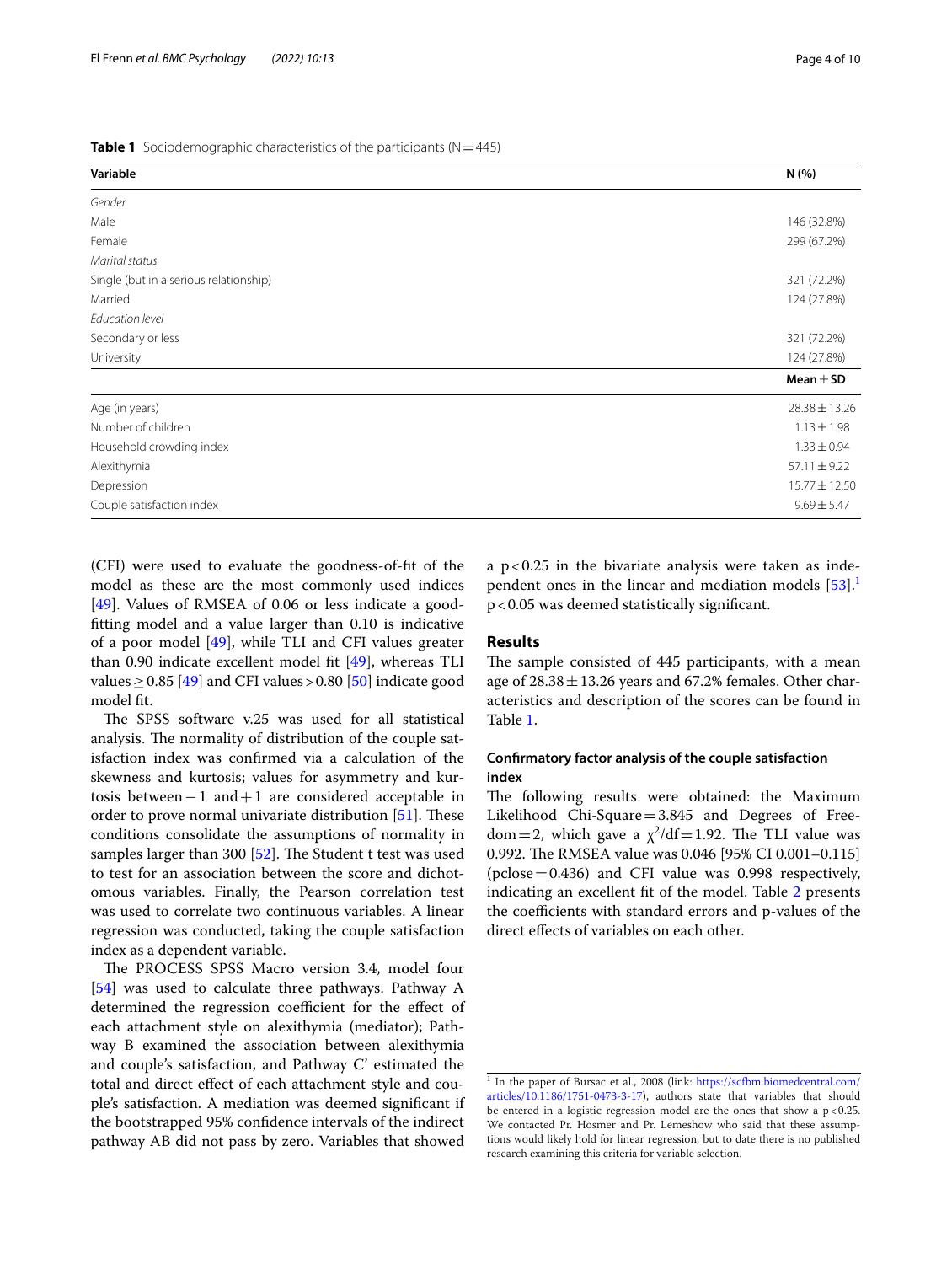<span id="page-4-0"></span>

|  |  | <b>Table 2</b> Item descriptive statistics, standardized factor loadings, |  |
|--|--|---------------------------------------------------------------------------|--|
|  |  | and explained variance of the couple satisfaction index                   |  |

| Variable | Standardized factor Standard error<br>loadings |      | n       |
|----------|------------------------------------------------|------|---------|
| CSI1     |                                                |      |         |
| CSI      | 0.84                                           | 0.13 | < 0.001 |
| CS13     | 0.93                                           | 0.14 | < 0.001 |
| CSI4     | 0.91                                           | 014  | < 0.001 |

<span id="page-4-1"></span>**Table 3** Item descriptive statistics, standardized factor loadings, and explained variance of the couple satisfaction index

| Variable         | Standardized factor Standard error<br>loadings |       | p       |
|------------------|------------------------------------------------|-------|---------|
| Factor 1         |                                                |       |         |
| TAS <sub>2</sub> | 1                                              |       |         |
| <b>TAS 11</b>    | 0.718                                          | 0.076 | < 0.001 |
| <b>TAS 12</b>    | 0.596                                          | 0.072 | < 0.001 |
| <b>TAS 17</b>    | 0.509                                          | 0.077 | < 0.001 |
| Factor 2         |                                                |       |         |
| TAS <sub>1</sub> | 1                                              |       |         |
| TAS <sub>3</sub> | 0.573                                          | 0.066 | < 0.001 |
| TAS <sub>6</sub> | 0.680                                          | 0.072 | < 0.001 |
| TAS <sub>7</sub> | 0.762                                          | 0.068 | < 0.001 |
| TAS <sub>9</sub> | 0.780                                          | 0.069 | < 0.001 |
| <b>TAS 13</b>    | 0.698                                          | 0.068 | < 0.001 |
| <b>TAS 14</b>    | 0.651                                          | 0.070 | < 0.001 |
| Factor 3         |                                                |       |         |
| TAS <sub>5</sub> | 1                                              |       |         |
| <b>TAS 10</b>    | 0.724                                          | 0.097 | < 0.001 |
| <b>TAS 15</b>    | 0.419                                          | 0.082 | < 0.001 |
| <b>TAS 16</b>    | 0.480                                          | 0.088 | < 0.001 |
| <b>TAS 18</b>    | 0.693                                          | 0.096 | < 0.001 |
| <b>TAS 19</b>    | 0.743                                          | 0.097 | < 0.001 |
| <b>TAS 20</b>    | 0.425                                          | 0.087 | < 0.001 |

# **Confrmatory factor analysis of the Toronto Alexithymia Scale**

Items 4 and 8 were removed due to low factor loading  $( $0.4$ ). The following results were obtained for$ the remaining items: the Maximum Likelihood Chi-Square =  $422.31$  and Degrees of Freedom = 132, which gave a  $\chi^2$ /df = 3.2. The TLI value was 0.89. The RMSEA value was 0.07 [95% CI 0.063–0.078] (pclose < 0.001) and CFI value was 0.91 respectively, indicating a good/ acceptable fit of the model. Table [3](#page-4-1) presents the coeffcients with standard errors and p-values of the direct efects of variables on each other.

<span id="page-4-2"></span>**Table 4** Correlation between the couple satisfaction index and other continuous variables

| Variable                     | Correlation<br>coefficient | р       |
|------------------------------|----------------------------|---------|
| Alexithymia                  | $-0.197$                   | < 0.001 |
| Depression                   | $-0.195$                   | < 0.001 |
| Secure attachment style      | 0.196                      | < 0.001 |
| Preoccupied attachment style | $-0.033$                   | 0.487   |
| Fearful attachment style     | 0.115                      | 0.015   |
| Dismissing attachment style  | $-0.025$                   | 0.592   |
| Age                          | $-0.092$                   | 0.054   |
| Number of children           | $-0.011$                   | 0.816   |
| Household crowding index     | $-0.193$                   | < 0.001 |

Numbers in bold indicate signifcant p-values

<span id="page-4-3"></span>

| <b>Table 5</b> Correlation between the couple satisfaction index and |  |  |  |
|----------------------------------------------------------------------|--|--|--|
| other categorical variables                                          |  |  |  |

| Variable                                  | $Mean + SD$      | р       | <b>Effect size</b> |
|-------------------------------------------|------------------|---------|--------------------|
| Gender                                    |                  | 0.990   | 0                  |
| Male                                      | $9.69 \pm 5.36$  |         |                    |
| Female                                    | $9.69 \pm 5.54$  |         |                    |
| Marital status                            |                  | < 0.001 | 0.498              |
| Single (but in a serious<br>relationship) | $8.96 \pm 5.41$  |         |                    |
| Married                                   | $11.60 + 5.19$   |         |                    |
| <b>Fducation level</b>                    |                  | 0.034   | 0.259              |
| Secondary or less                         | $9.42 \pm 5.48$  |         |                    |
| University                                | $10.82 \pm 5.32$ |         |                    |

The Student t test was used to compare two means

# **Bivariate analysis**

Higher alexithymia, depression, and household crowding index were signifcantly associated with lower couple satisfaction index, whereas higher secure and fearful attachment styles were signifcantly associated with more couple satisfaction index (Table [4\)](#page-4-2). Furthermore, married participants and those with a university level of education had signifcantly higher couple satisfaction index than single and those with a secondary level of education or less respectively (Table [5](#page-4-3)).

#### **Multivariable analysis**

The results of a linear regression using the ENTER model and taking the couple's satisfaction index as the dependent variable, showed that being married (Beta $=0.29$ ) and higher secure attachment style (Beta=0.16) were significantly associated with more couple satisfaction, whereas older age (Beta=−0.28), higher household crowding index (Beta=−0.22), more alexithymia (Beta=−0.16)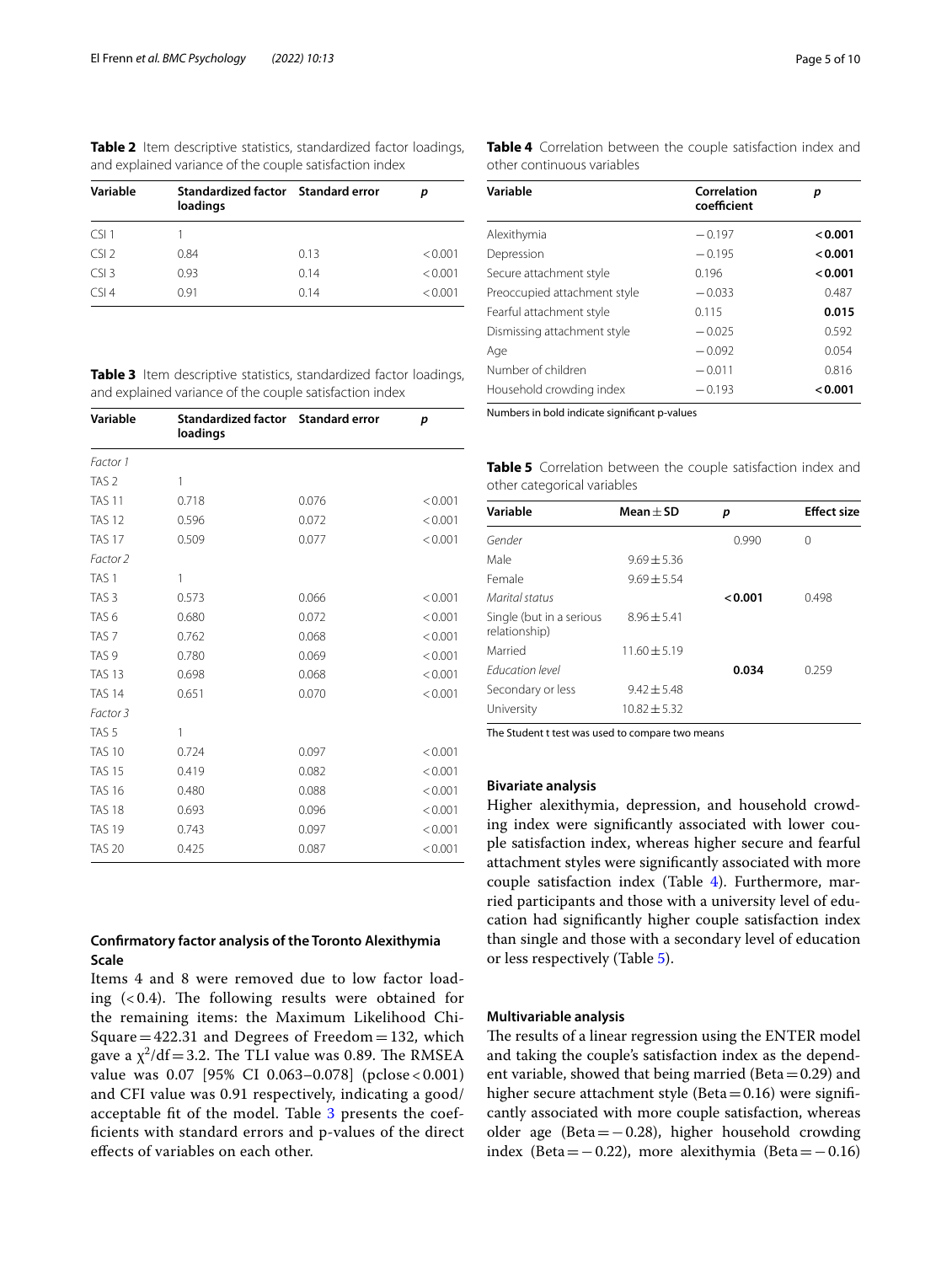<span id="page-5-0"></span>

|  |  |  |  | Table 6 Multivariable analysis: linear regression taking the couple satisfaction index as the dependent variable |  |
|--|--|--|--|------------------------------------------------------------------------------------------------------------------|--|
|--|--|--|--|------------------------------------------------------------------------------------------------------------------|--|

| Variable                                                | Unstandardized beta | Standardized beta | p       | 95% confidence interval |
|---------------------------------------------------------|---------------------|-------------------|---------|-------------------------|
| Marital status (married vs single*)                     | 3.59                | 0.29              | < 0.001 | 2.38 to 4.81            |
| Education level (university vs secondary or<br>$less^*$ | 0.23                | 0.02              | 0.699   | $-0.95$ to 1.42         |
| Age                                                     | $-0.12$             | $-0.28$           | < 0.001 | $-0.16$ to $-0.07$      |
| Household crowding index                                | $-1.29$             | $-0.22$           | < 0.001 | $-1.79$ to $-0.79$      |
| Alexithymia                                             | $-0.09$             | $-0.16$           | 0.001   | $-0.15$ to $-0.04$      |
| Depression                                              | $-0.05$             | $-0.12$           | 0.009   | $-0.09$ to $-0.01$      |
| Secure attachment style                                 | 0.47                | 0.16              | 0.002   | $0.17$ to 0.78          |
| Preoccupied attachment style                            | $-0.27$             | $-0.09$           | 0.137   | $-0.62$ to 0.09         |
| Fearful attachment style                                | 0.27                | 0.08              | 0.139   | $-0.09$ to 0.62         |
| Dismissing attachment style                             | $-0.21$             | $-0.06$           | 0.221   | $-0.56$ to 0.13         |

\*Reference group

and mode depression (Beta= $-0.12$ ) were significantly associated with less couple's satisfaction (Table [6\)](#page-5-0).

## **Mediation analysis**

The detailed results of the mediation analysis between attachment styles, alexithymia and couple satisfaction are summarized in Table [7.](#page-6-0) The results showed that alexithymia mediated the association between secure attachment style and couple satisfaction by 19.19%, between preoccupied attachment style and couple satisfaction by 27.80% and between dismissing attachment style and couple satisfaction by 17.32%.

# **Discussion**

Our study results showed that being married and having higher secure attachment style were positively associated with more couple satisfaction. However, older age, higher household crowding index, having more alexithymia and depressive symptoms were associated with less couple satisfaction. Moreover, alexithymia mediated the associations between secure, preoccupied and dismissing attachment styles and couple satisfaction.

## **Attachment styles and couple satisfaction**

Higher secure attachment style was signifcantly associated with more couple satisfaction, in line with previous studies [\[55](#page-9-14), [56\]](#page-9-15). In fact, individuals with secure attachment style are characterized by higher self-esteem, trust in others [[57–](#page-9-16)[59](#page-9-17)] and are comfortable expressing their affection for their partner  $[55]$  $[55]$  $[55]$ . This positive attitude a person holds toward himself/herself and others increases couple satisfaction, leading to a healthy communication with one another [\[55\]](#page-9-14). A healthy couple life is generated by a purposeful bonding between the two of them as they face stressful events with compassion and support by performing acceptance and consensus [[60](#page-9-18)].

#### **Alexithymia and couple satisfaction**

Similar to a previous study [[30](#page-8-27)], our results showed that alexithymia was negatively associated with couple's satisfaction. This result proposes that discomfort in emotional closeness is usually refected by relationship dissatisfaction, which is associated with more alexithymia  $[61]$  $[61]$  $[61]$ . This difficulty in recognition of emotion outcomes in the lack of clear uttering of feelings and compliance between the couple as it initiates anger and anxiousness which maximizes couple conficts [\[60](#page-9-18)].

#### **Depression and couple satisfaction**

Furthermore, depression was negatively associated with couple's satisfaction in our study, in line with previous fndings [\[2](#page-8-1), [62](#page-9-20)]. Depressed individuals are more prone to negative thoughts, thus, in relationships, they consider themselves as rejected and despicable in the eyes of their partner who they think are unsupportive and discouraging [\[63\]](#page-9-21).

#### **Mediating role of alexithymia**

This study showed that alexithymia played a mediating role between couple satisfaction and diferent types of the attachment style. Relationship quality is deeply associated with its emotional aspects as it is diferently evaluated and defned by people with secure and insecure attachment styles. Secure people express intimacy, love and friendship, while insecure ones have a contradiction and a pessimistic view of a relationship as they consider it as emotionally distancing and anxious [\[60](#page-9-18)]. Therefore, individuals with insecure attachment styles lack the capacity to live their own real sentiments, feel that happiness is unreachable to them and having an optimistic view of life seems impossible [[60\]](#page-9-18); the opposite is true about people with a secure attachment style [\[60](#page-9-18)].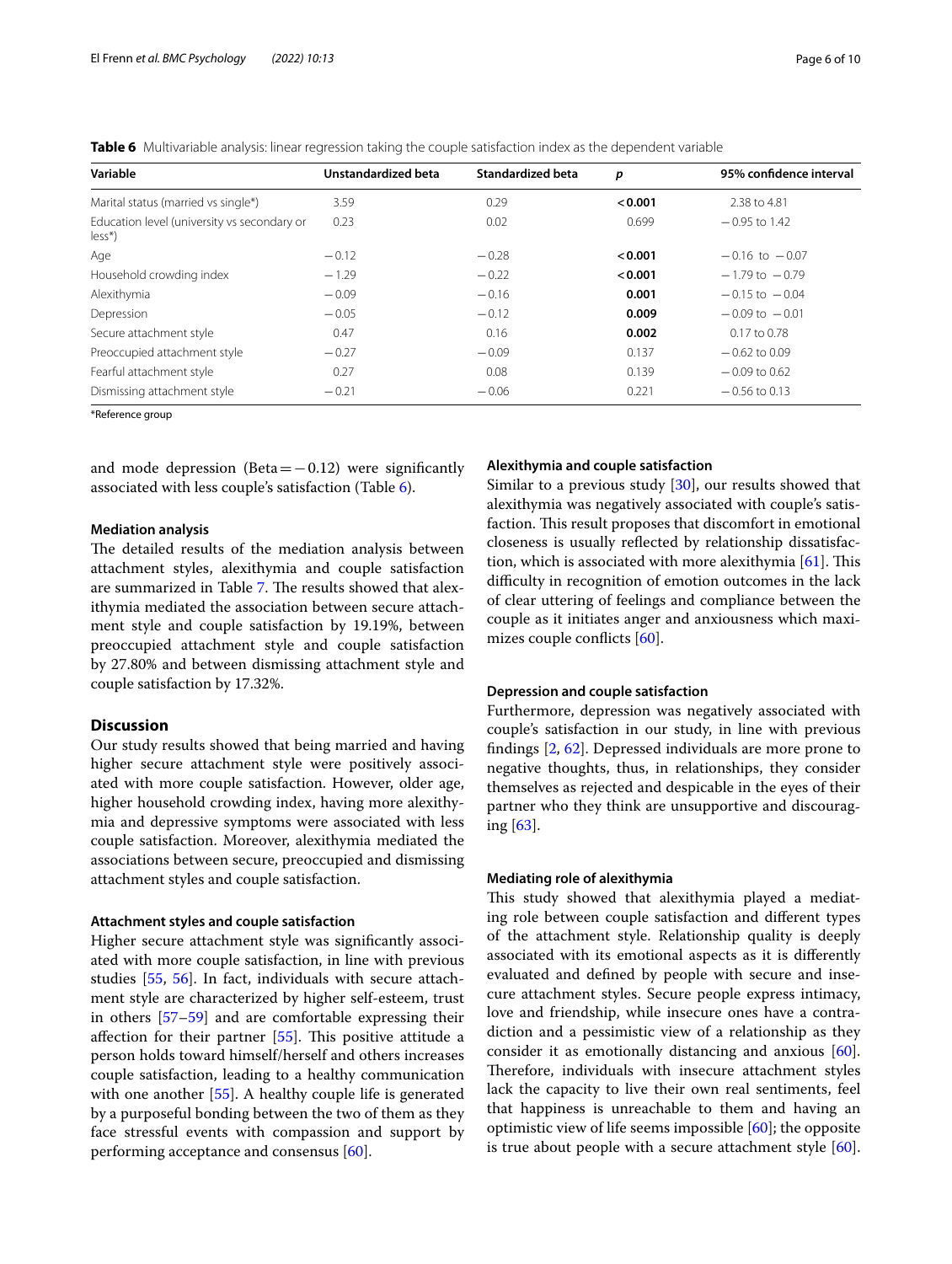|                                                                      |      | Effect of attachment style on alexithymia |      |         |       |         | Effect of attachment style and alexithymia on couple<br>satisfaction index |         |         |        |         | Effect of attachment style on couple<br>satisfaction index |         |         |       | Mediating<br>effect of |
|----------------------------------------------------------------------|------|-------------------------------------------|------|---------|-------|---------|----------------------------------------------------------------------------|---------|---------|--------|---------|------------------------------------------------------------|---------|---------|-------|------------------------|
|                                                                      | Beta | 95% BCa Cl                                |      |         |       | Beta    | 95% BCa Cl                                                                 |         |         | Ω      | Beta    | 95% BCa Cl                                                 |         |         | Ω     | alexithymia            |
| Model 1: Attachment style, alexithymia and couple satisfaction index |      |                                           |      |         |       |         |                                                                            |         |         |        |         |                                                            |         |         |       |                        |
| Secure                                                               |      | $-0.94$ $-1.46$ $-0.42$ $-3.53$           |      |         | 0.001 | 0.56    | 0.25                                                                       | 0.86    | 3.57    | 0.001  | 0.66    | 0.36                                                       | 0.97    | 4.24    | 0.001 | 19.19%                 |
| Alexithymia                                                          |      |                                           |      |         |       | $-0.11$ | $-0.17$                                                                    | $-0.06$ | $-4.11$ | 0.001  |         |                                                            |         |         |       |                        |
| Preoccupied                                                          | 0.99 | 0.45                                      | 1.54 | 3.57    | 0.001 | $-0.37$ | $-0.69$                                                                    | $-0.04$ | $-2.22$ | 0.026  | $-0.47$ | $-0.79$                                                    | $-0.15$ | $-2.85$ | 0.004 | 27.80%                 |
| Alexithymia                                                          |      |                                           |      |         |       | $-0.10$ | $-0.16$                                                                    | $-0.05$ | $-3.69$ | 0.001  |         |                                                            |         |         |       |                        |
| Fearful                                                              | 0.86 | 0.34                                      | 1.38 | 3.23    | 0.001 | $-0.07$ | $-0.38$                                                                    | 0.24    | $-0.44$ | 0.661  | $-0.17$ | $-0.48$                                                    | 0.14    | $-1.06$ | 0.290 |                        |
| Alexithymia                                                          |      |                                           |      |         |       | $-0.11$ | $-0.17$                                                                    | $-0.06$ | $-4.11$ | 0.001  |         |                                                            |         |         |       |                        |
| Dismissing                                                           | 0.41 | $-0.09$                                   | 0.91 | $-1.60$ | 0.111 | $-0.26$ | $-0.55$                                                                    | 0.03    | $-1.75$ | 0.08   | $-0.30$ | $-0.60$                                                    | $-0.01$ | $-2.03$ | 0.043 | 17.32%                 |
| Alexithymia                                                          |      |                                           |      |         |       | $-0.11$ | $-0.17$                                                                    | $-0.06$ | $-3.97$ | 20.001 |         |                                                            |         |         |       |                        |

<span id="page-6-0"></span>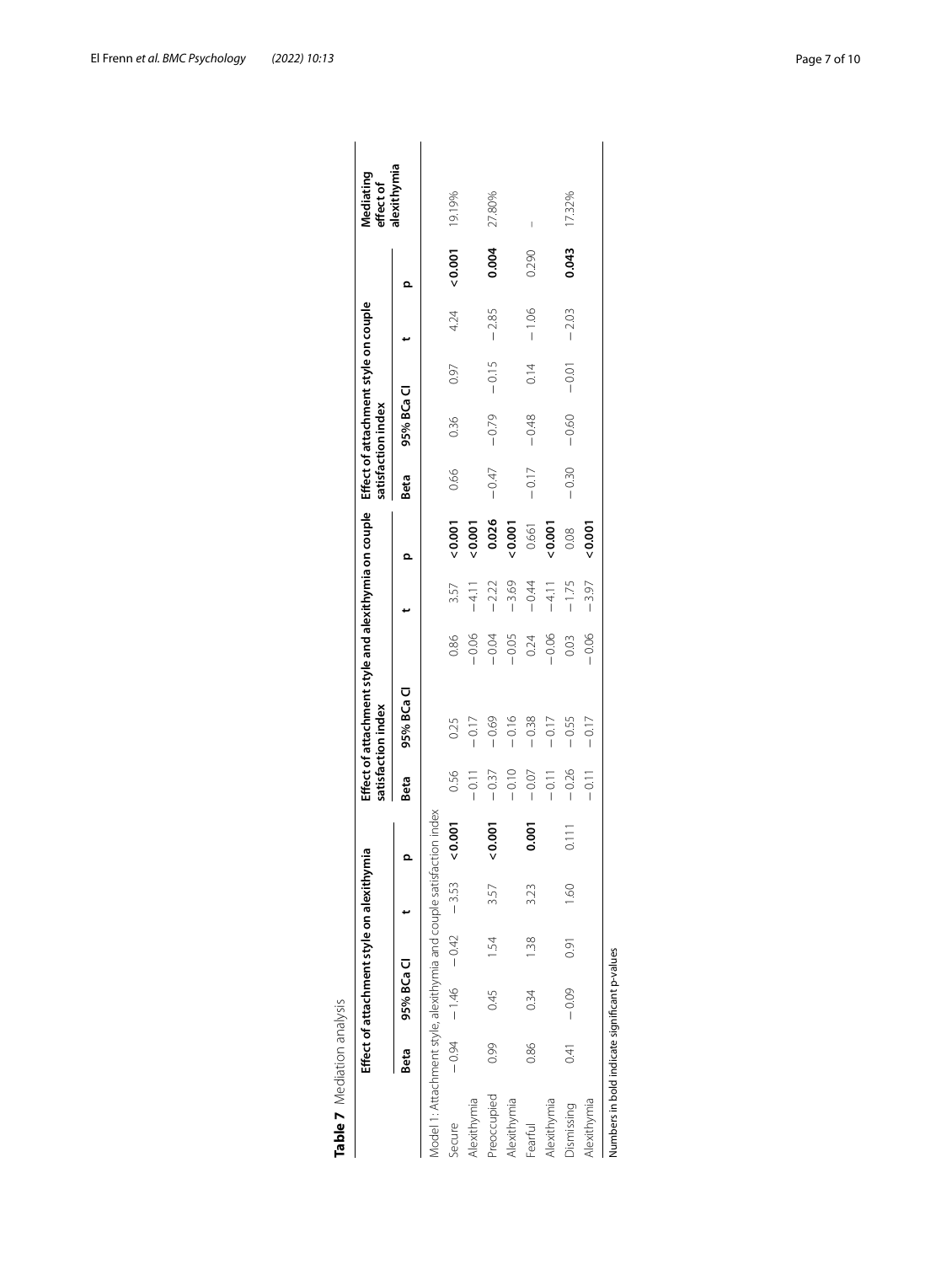The capacity of setting and keeping up a romantic relationship needs the identifcation of emotions and their expressions, as well as the understanding of others' feelings  $[64–66]$  $[64–66]$ . Therefore, alexithymia has a positive relationship with difficulty in communication and bonding with others [\[67](#page-9-24)].

#### **Sociodemographic characteristics**

In line with a previous study [[68\]](#page-9-25), being married is associated with more couple satisfaction. This result shows that in a relationship, gladdening each other's need for love, glorifying togetherness, familiarity and daily interaction, help boost couple's satisfaction [\[69](#page-9-26)].

In line with a previous study [\[70\]](#page-9-27), having a higher crowding index is associated with lower couple's satisfaction. Economic stress and low levels of economic well-being may exacerbate fnancial conficts and lower gratifcations as couples struggle to make ends meet [[70\]](#page-9-27). However, some poor couples adjust well to their restricted assets, while some richer couples might in any case have periodic hardships taking care of their fnancial obligations [\[70\]](#page-9-27).

Our study showed that being older was negatively associated with couple's satisfaction. No studies have mentioned this relationship between the two variables. We hypothesize that individuals with older age face more stressful events (such as retirement, decreased income, etc.), which can afect their living condition and consequently lead to less couple's satisfaction. However, further studies are needed to show the exact cause of this association.

## **Limitations and suggestions for future research**

Some limitations are present in this study. The crosssectional type used cannot demonstrate causation. Sampling bias exists since the data was collected through a snowball technique via social media. The questionnaire was self-administered, thus information bias is present because the variables were not assessed by a healthcare professional. Our study did not include the length of the relationship length, which has been proved to be associated with couple's satisfaction  $[71]$  $[71]$  $[71]$ . The results of this study should be interpreted with caution since the four paragraphs of the attachment styles questionnaire contain several sentences and participants do not always how to respond, which afects the validity of the questionnaire [[71\]](#page-9-28). Also, other variables associated with couple's satisfaction that were not assessed in this study, may lead to confusion bias. However, we think that our results are solid enough since they rely on validated scales. Upcoming studies should determine if other mental illnesses play a mediating role between attachment style and couple satisfaction.

## **Conclusion**

Couple's satisfaction was positively associated with secure attachment style. In addition, alexithymia played a mediating role between couple's satisfaction and attachment styles, which highlights the need to stage interventions to reduce alexithymia as well as engage social support. However, the mediating role of alexithymia varied according to the diferent types of attachment styles. Improving people's coping mechanisms and resilience when facing their problems (such as the economic crisis in our current situation in Lebanon, etc.) in general and in alexithymic individuals and those with insecure attachment styles in particular, might help them decrease distress, which in turn can improve their couple's satisfaction [[72](#page-9-29)]. Furthermore, alexithymic individuals can beneft from psychological therapeutic methods to improve their social connectedness (the awareness of an individual that he/she is engaged in a social relationship), thus, leading to a positive personality and increasing life satisfaction [[73\]](#page-9-30).

#### **Abbreviations**

WHO: World Health Organization; FOI: Fear of intimacy; TAS-20: Toronto Alexithymia Scale (TAS 20); CSI-4: Couple Satisfaction Index-4; LDS-19: Lebanese Depression Scale.

#### **Acknowledgements**

We would like to thank all participants who helped us during this project.

#### **Authors' contributions**

SO and SH designed the study; YEF drafted the manuscript; SH carried out the analysis and interpreted the results; MA was responsible for the data collection; SO and SH reviewed the manuscript; All authors read and approved the final manuscript.

#### **Funding**

None.

#### **Availability of data and materials**

The authors do not have the right to share any data information as per their institutions policies.

#### **Declarations**

#### **Ethics approval and consent to participate**

This study protocol was approved by the Psychiatric Hospital of the Cross Ethics and Research Committee (HPC-020-2021). A written informed consent was obtained from each participant; submitting the form online was considered equivalent to obtaining that consent. All methods were carried out in accordance with relevant guidelines and regulations.

#### **Consent to publish**

Not applicable.

#### **Competing interests**

The authors have no conficts of interest to report.

#### **Author details**

<sup>1</sup> Faculty of Medicine and Medical Sciences, Holy Spirit University of Kaslik (USEK), Jounieh, Lebanon. <sup>2</sup> School of Pharmacy, Lebanese International University, Beirut, Lebanon. <sup>3</sup> Research Department, Psychiatric Hospital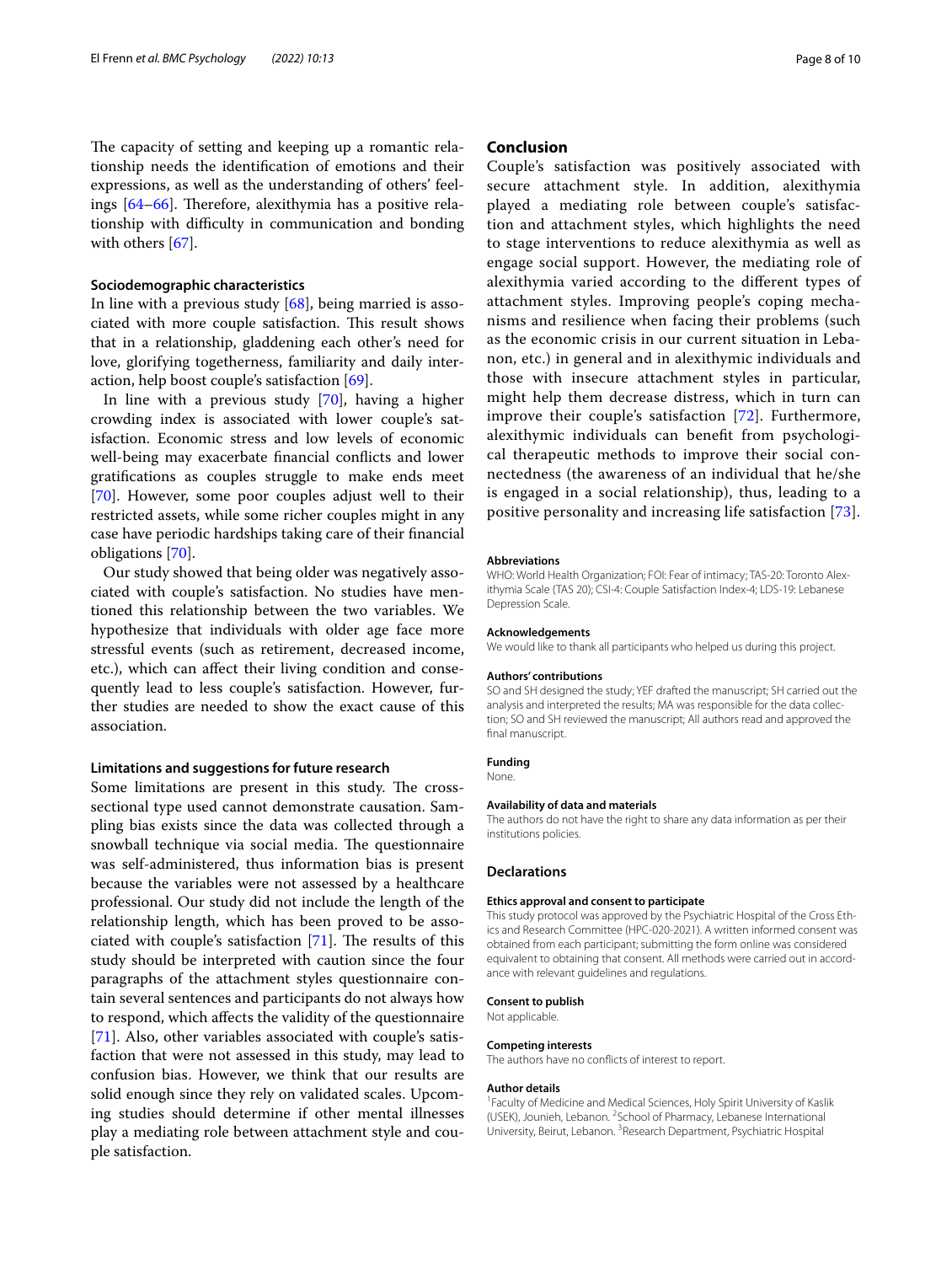of the Cross, Jal Eddib, Lebanon. <sup>4</sup> Social and Education Sciences Department, School of Arts and Sciences, Lebanese American University, Jbeil, Lebanon.

Received: 2 October 2021 Accepted: 13 January 2022

#### **References**

- <span id="page-8-0"></span>1. Rusbult CE, Buunk BP. Commitment processes in close relationships: an interdependence analysis. J Soc Pers Relat. 1993;10(2):175–204. [https://](https://doi.org/10.1177/026540759301000202) [doi.org/10.1177/026540759301000202](https://doi.org/10.1177/026540759301000202).
- <span id="page-8-1"></span>2. Whitton SW, Whisman MA. Relationship satisfaction instability and depression. J Fam Psychol. 2010;24(6):791–4. [https://doi.org/10.1037/](https://doi.org/10.1037/a0021734) [a0021734.](https://doi.org/10.1037/a0021734)
- <span id="page-8-2"></span>3. Halford WK, Bodenmann G. Efects of relationship education on maintenance of couple relationship satisfaction. Clin Psychol Rev. 2013;33(4):512–25. [https://doi.org/10.1016/j.cpr.2013.02.001.](https://doi.org/10.1016/j.cpr.2013.02.001)
- <span id="page-8-3"></span>4. Roels R, Janssen E. Sexual and relationship satisfaction in young, heterosexual couples: the role of sexual frequency and sexual communication. J Sex Med. 2020;17(9):1643–52.<https://doi.org/10.1016/j.jsxm.2020.06.013>.
- <span id="page-8-4"></span>5. Bilal A, Rasool S. Marital satisfaction and satisfaction with life: mediating role of sexual satisfaction in married women. J Psychosex Health. 2020;2(1):77–86. [https://doi.org/10.1177/2631831820912873.](https://doi.org/10.1177/2631831820912873)
- <span id="page-8-5"></span>6. Dobrowolska M, Groyecka-Bernard A, Sorokowski P, et al. Global perspective on marital satisfaction. Sustainability. 2020;12:1–15. [https://doi.org/](https://doi.org/10.3390/su12218817) [10.3390/su12218817.](https://doi.org/10.3390/su12218817)
- <span id="page-8-6"></span>7. Lalonde R, Hynie M, Pannu M, Tatla S. The role of culture in interpersonal relationships: do second generation south Asian Canadians want a traditional partner? J Cross Cult Psychol. 2004;35:503–24. [https://doi.org/](https://doi.org/10.1177/0022022104268386) [10.1177/0022022104268386](https://doi.org/10.1177/0022022104268386).
- <span id="page-8-7"></span>8. World Health Organization. Depression. 2020.
- <span id="page-8-8"></span>9. Liu Q, He H, Yang J, Feng X, Zhao F, Lyu J. Changes in the global burden of depression from 1990 to 2017: fndings from the global burden of disease study. J Psychiatr Res. 2020;126:134–40. [https://doi.org/10.1016/j.jpsyc](https://doi.org/10.1016/j.jpsychires.2019.08.002) [hires.2019.08.002.](https://doi.org/10.1016/j.jpsychires.2019.08.002)
- <span id="page-8-9"></span>10. Obeid S, Lahoud N, Haddad C, et al. Factors associated with depression among the Lebanese population: results of a cross-sectional study. Perspect Psychiatr Care. 2020;56(4):956–67. [https://doi.org/10.1111/ppc.](https://doi.org/10.1111/ppc.12518) [12518.](https://doi.org/10.1111/ppc.12518)
- <span id="page-8-10"></span>11. Obeid S, Lahoud N, Haddad C, et al. Factors associated with anxiety among the Lebanese population: the role of alexithymia, self-esteem, alcohol use disorders, emotional intelligence and stress and burnout. Int J Psychiatry Clin Pract. 2020;24(2):151–62. [https://doi.org/10.1080/13651](https://doi.org/10.1080/13651501.2020.1723641) [501.2020.1723641.](https://doi.org/10.1080/13651501.2020.1723641)
- <span id="page-8-11"></span>12. Chahine M, Salameh P, Haddad C, et al. Suicidal ideation among Lebanese adolescents: scale validation, prevalence and correlates. BMC Psychiatry. 2020;20(1):304. <https://doi.org/10.1186/s12888-020-02726-6>.
- <span id="page-8-12"></span>13. Lau W, Peterson CC. Adults and children with Asperger syndrome: exploring adult attachment style, marital satisfaction and satisfaction with parenthood. Res Autism Spectrum Disord. 2011;5(1):392–9. [https://doi.](https://doi.org/10.1016/j.rasd.2010.06.001) [org/10.1016/j.rasd.2010.06.001.](https://doi.org/10.1016/j.rasd.2010.06.001)
- <span id="page-8-13"></span>14. Research Article. TSahteisRfaeclatitoionship between attachment styles and lifestyle with marital. Iran Red Crescent Med J. 2016;18(4):e23839. [https://doi.org/10.5812/ircmj.23839.](https://doi.org/10.5812/ircmj.23839)
- <span id="page-8-14"></span>15. Bell DC. Attachment without fear. J Fam Theory Rev. 2009;1(4):177–97. [https://doi.org/10.1111/j.1756-2589.2009.00025.x.](https://doi.org/10.1111/j.1756-2589.2009.00025.x)
- <span id="page-8-15"></span>16. Kohn JL, Rholes SW, Simpson JA, Martin AM, Tran S, Wilson CL. Changes in marital satisfaction across the transition to parenthood: the role of adult attachment orientations. Pers Soc Psychol Bull. 2012;38(11):1506–22. <https://doi.org/10.1177/0146167212454548>.
- <span id="page-8-16"></span>17. Bell DC. Next steps in attachment theory. J Fam Theory Rev. 2012;4(4):275–81.<https://doi.org/10.1111/j.1756-2589.2012.00135.x>.
- <span id="page-8-17"></span>18. Sheftall AH, Mathias CW, Furr RM, Dougherty DM. Adolescent attachment security, family functioning, and suicide attempts. Attach Hum Dev. 2013;15(4):368–83. <https://doi.org/10.1080/14616734.2013.782649>.
- <span id="page-8-18"></span>19. Van Buren A, Cooley E. Attachment styles, view of self and negative afect. Psychol Fac Publ. 2002. Accessed Jul 18, 2021.
- <span id="page-8-19"></span>20. Dinero RE, Conger RD, Shaver PR, Widaman KF, Larsen-Rife D. Infuence of family of origin and adult romantic partners on romantic attachment

security. J Fam Psychol. 2008;22(4):622–32. [https://doi.org/10.1037/a0012](https://doi.org/10.1037/a0012506) [506.](https://doi.org/10.1037/a0012506)

- 21. Peluso PR, Peluso JP, White JF, Kern RM. A comparison of attachment theory and individual psychology: a review of the literature. J Couns Dev. 2004;82(2):139–45. [https://doi.org/10.1002/j.1556-6678.2004.tb00295.x.](https://doi.org/10.1002/j.1556-6678.2004.tb00295.x)
- 22. Russell VM, Baker LR, McNulty JK. Attachment insecurity and infdelity in marriage: do studies of dating relationships really inform us about marriage? J Fam Psychol. 2013;27(2):242–51. [https://doi.org/10.1037/a0032](https://doi.org/10.1037/a0032118) [118.](https://doi.org/10.1037/a0032118)
- <span id="page-8-20"></span>23. Scott S, Babcock JC. Attachment as a moderator between intimate partner violence and PTSD symptoms. J Fam Violence. 2010;25(1):1–9. [https://](https://doi.org/10.1007/s10896-009-9264-1) [doi.org/10.1007/s10896-009-9264-1](https://doi.org/10.1007/s10896-009-9264-1).
- <span id="page-8-21"></span>24. Sutclife A, Dunbar R, Binder J, Arrow H. Relationships and the social brain: integrating psychological and evolutionary perspectives. Br J Psychol. 2012;103(2):149–68. [https://doi.org/10.1111/j.2044-8295.2011.02061.x.](https://doi.org/10.1111/j.2044-8295.2011.02061.x)
- <span id="page-8-22"></span>25. Nakhoul L, Obeid S, Sacre H, et al. Attachment style and addictions (alcohol, cigarette, waterpipe and internet) among Lebanese adolescents: a national study. BMC Psychol. 2020;8(1):33. [https://doi.org/10.1186/](https://doi.org/10.1186/s40359-020-00404-6) [s40359-020-00404-6](https://doi.org/10.1186/s40359-020-00404-6).
- <span id="page-8-23"></span>26. Zakhour M, Haddad C, Salameh P, et al. Impact of the interaction between alexithymia and the adult attachment styles in participants with alcohol use disorder. Alcohol. 2020;83:1–8. [https://doi.org/10.1016/j.alcoh](https://doi.org/10.1016/j.alcohol.2019.08.007) [ol.2019.08.007](https://doi.org/10.1016/j.alcohol.2019.08.007).
- <span id="page-8-24"></span>27. Obeid S, Haddad C, Akel M, Fares K, Salameh P, Hallit S. Factors associated with the adults' attachment styles in lebanon: The role of alexithymia, depression, anxiety, stress, burnout, and emotional intelligence. Perspect Psychiatr Care. 2019;55(4):607–17.<https://doi.org/10.1111/ppc.12379>.
- <span id="page-8-25"></span>28. Obeid S, Sacre H, Haddad C, et al. Factors associated with fear of intimacy among a representative sample of the Lebanese population: the role of depression, social phobia, self-esteem, intimate partner violence, attachment, and maladaptive schemas. Perspect Psychiatr Care. 2020;56(3):486– 94. [https://doi.org/10.1111/ppc.12438.](https://doi.org/10.1111/ppc.12438)
- <span id="page-8-26"></span>29. Vanheule S, Desmet M, Meganck R, Bogaerts S. Alexithymia and interpersonal problems. J Clin Psychol. 2007;63(1):109–17. [https://doi.org/10.](https://doi.org/10.1002/jclp.20324) [1002/jclp.20324](https://doi.org/10.1002/jclp.20324).
- <span id="page-8-27"></span>30. Humphreys TP, Wood LM, Parker JDA. Alexithymia and satisfaction in intimate relationships. 2008.
- <span id="page-8-28"></span>31. Taylor GJ, Bagby RM. An overview of the alexithymia construct. In: The handbook of emotional intelligence: theory, development, assessment, and application at home, school, and in the workplace. San Francisco, CA, US: Jossey-Bass; 2000:40–67. Accessed Jul 20, 2021.
- <span id="page-8-29"></span>32. Graeme T, Michael B, James P. Disorders of afect regulation. 1997:7–25.
- <span id="page-8-30"></span>33. Kaplan MJ, Dwivedi AK, Privitera MD, Isaacs K, Hughes C, Bowman M. Comparisons of childhood trauma, alexithymia, and defensive styles in patients with psychogenic non-epileptic seizures vs. epilepsy: Implications for the etiology of conversion disorder. J Psychosom Res. 2013;75(2):142–6.<https://doi.org/10.1016/j.jpsychores.2013.06.005>.
- <span id="page-8-31"></span>34. Obeid S, Akel M, Haddad C, et al. Factors associated with alexithymia among the Lebanese population: results of a cross-sectional study. BMC Psychol. 2019;7:80.<https://doi.org/10.1186/s40359-019-0353-5>.
- <span id="page-8-32"></span>35. Panahi MS, Hoseinzadeh A, Razaghpour M, Hosieni N. Formulating a model for the relationship between alexithymia, social support, loneliness, and marital satisfaction: path analysis model. J Fam Med Prim Care. 2018;7(5):1068–73. [https://doi.org/10.4103/jfmpc.jfmpc\\_3\\_18.](https://doi.org/10.4103/jfmpc.jfmpc_3_18)
- <span id="page-8-33"></span>36. Pellerone M, Tomasello G, Migliorisi S. Relationship between parenting, alexithymia and adult attachment styles: a cross-sectional study on a group of adolescents and young adults. Clin Neuropsychiatry. 2017;14:125–34.
- <span id="page-8-34"></span>37. Besharat MA, Khajavi Z. The relationship between attachment styles and alexithymia: mediating role of defense mechanisms. Asian J Psychiatr. 2013;6(6):571–6. <https://doi.org/10.1016/j.ajp.2013.09.003>.
- <span id="page-8-35"></span>38. Abouzeid M, Habib RR, Jabbour S, Mokdad AH, Nuwayhid I. Lebanon's humanitarian crisis escalates after the Beirut blast. Lancet. 2020;396(10260):1380–2. [https://doi.org/10.1016/S0140-6736\(20\)](https://doi.org/10.1016/S0140-6736(20)31908-5) [31908-5.](https://doi.org/10.1016/S0140-6736(20)31908-5)
- <span id="page-8-36"></span>39. Masarik AS, Martin MJ, Ferrer E, Lorenz FO, Conger KJ, Conger RD. Couple resilience to economic pressure over time and across generations. J Marriage Fam. 2016;78(2):326–45.<https://doi.org/10.1111/jomf.12284>.
- <span id="page-8-37"></span>40. Pietromonaco PR, Uchino B, Dunkel SC. Close relationship processes and health: implications of attachment theory for health and disease. Health Psychol. 2013;32(5):499–513. [https://doi.org/10.1037/a0029349.](https://doi.org/10.1037/a0029349)